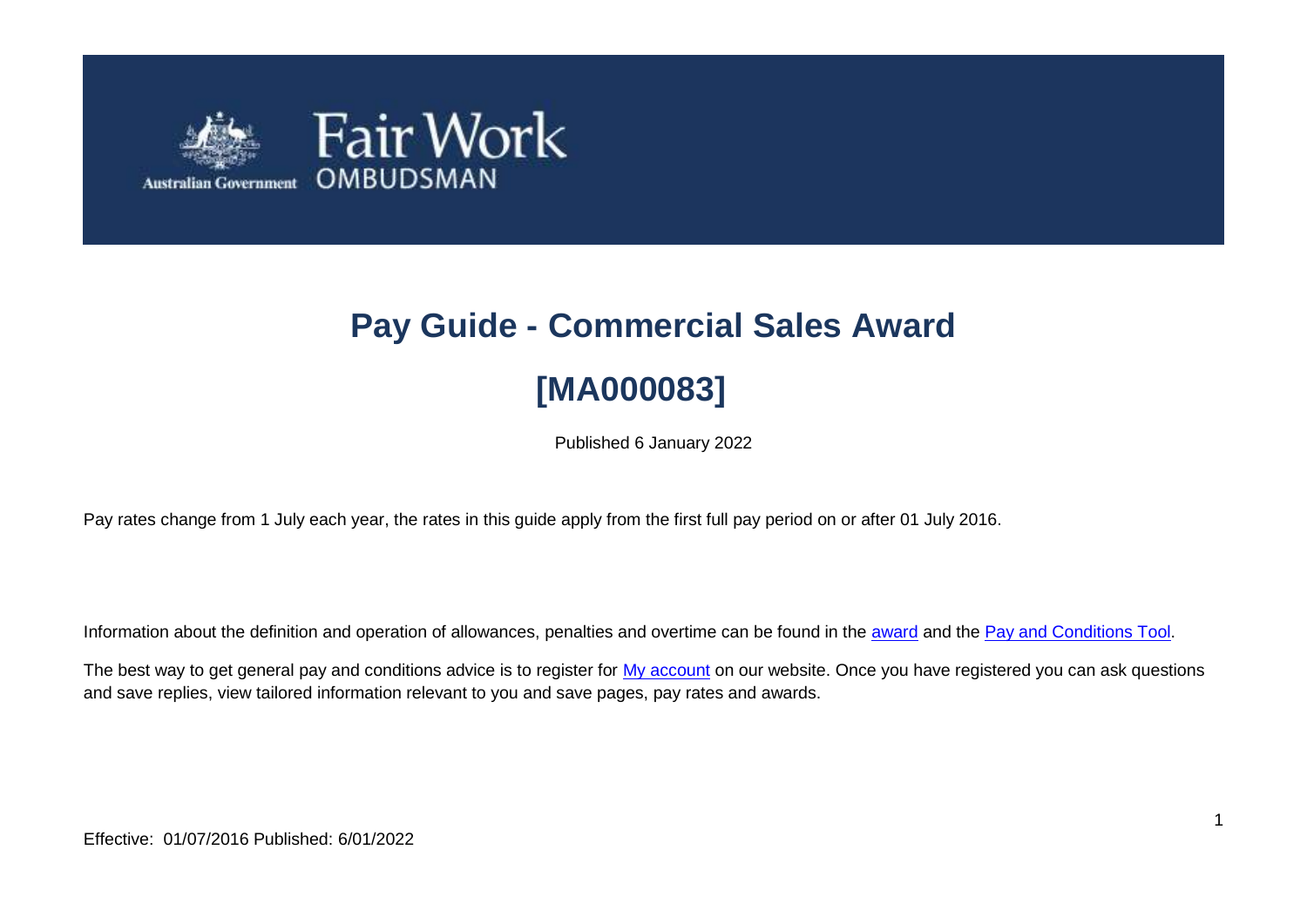# **Rates of pay**

### **Adult**

## **Full-time & part-time**

| <b>Classification</b>            | <b>Weekly pay</b> | Hourly pay | <b>Saturday</b> | <b>Sunday</b> | <b>Public holiday -</b> | <b>Travelling time</b> | <b>Overtime</b> |
|----------------------------------|-------------------|------------|-----------------|---------------|-------------------------|------------------------|-----------------|
|                                  | rate              | rate       |                 |               | sales                   | on a public            |                 |
|                                  |                   |            |                 |               |                         | holiday                |                 |
| <b>Probationary traveller</b>    | \$707.31          | \$18.61    | \$27.92         | \$37.22       | \$46.53                 | \$27.92                | \$27.92         |
| Merchandiser                     | \$729.30          | \$19.19    | \$28.79         | \$38.38       | \$47.98                 | \$28.79                | \$28.79         |
| Commercial traveller             | \$785.90          | \$20.68    | \$31.02         | \$41.36       | \$51.70                 | \$31.02                | \$31.02         |
| Advertising sales representative | \$785.90          | \$20.68    | \$31.02         | \$41.36       | \$51.70                 | \$31.02                | \$31.02         |

## **Casual**

| <b>Classification</b>            | Hourly pay rate | <b>Saturday</b> | <b>Sunday</b> | <b>Public holiday -</b> | <b>Travelling time</b> | <b>Overtime</b> |
|----------------------------------|-----------------|-----------------|---------------|-------------------------|------------------------|-----------------|
|                                  |                 |                 |               | sales                   | on a public            |                 |
|                                  |                 |                 |               |                         | holiday                |                 |
| Probationary traveller           | \$23.26         | \$32.57         | \$41.87       | \$51.18                 | \$32.57                | \$32.57         |
| <b>Merchandiser</b>              | \$23.99         | \$33.58         | \$43.18       | \$52.77                 | \$33.58                | \$33.58         |
| Commercial traveller             | \$25.85         | \$36.19         | \$46.53       | \$56.87                 | \$36.19                | \$36.19         |
| Advertising sales representative | \$25.85         | \$36.19         | \$46.53       | \$56.87                 | \$36.19                | \$36.19         |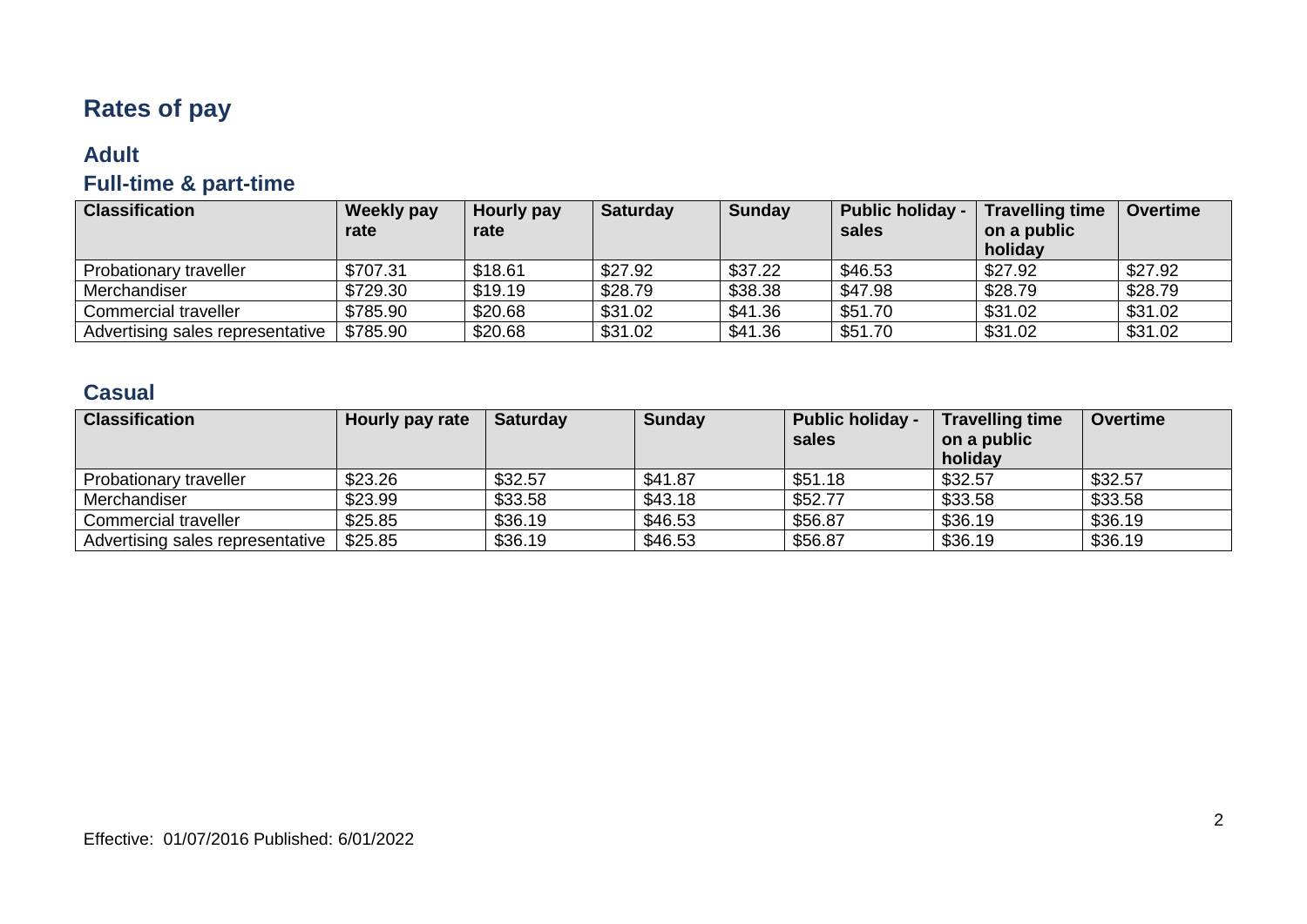## **Junior - Full-time & part-time**

| <b>Classification</b> | <b>Hourly pay rate   Saturday</b> |         | <b>Sunday</b> | <b>Public holiday -</b><br>sales | <b>Travelling time</b><br>on a public<br>holiday | Overtime |
|-----------------------|-----------------------------------|---------|---------------|----------------------------------|--------------------------------------------------|----------|
| 18 years or under     | \$13.96                           | \$20.94 | \$27.92       | \$34.90                          | \$20.94                                          | \$20.94  |
| 19 years              | \$16.54                           | \$24.81 | \$33.08       | \$41.35                          | \$24.81                                          | \$24.81  |
| 20 years              | \$18.61                           | \$27.92 | \$37.22       | \$46.53                          | \$27.92                                          | \$27.92  |

#### **Junior - Casual**

| <b>Classification</b> | Hourly pay rate | <b>Saturday</b> | <b>Sunday</b> | <b>Public holiday -</b><br>sales | <b>Travelling time</b><br>on a public<br>holiday | <b>Overtime</b> |
|-----------------------|-----------------|-----------------|---------------|----------------------------------|--------------------------------------------------|-----------------|
| 18 years or under     | \$17.45         | \$24.43         | \$31.41       | \$38.39                          | \$24.43                                          | \$24.43         |
| 19 years              | \$20.68         | \$28.95         | \$37.22       | \$45.49                          | \$28.95                                          | \$28.95         |
| 20 years              | \$23.26         | \$32.57         | \$41.87       | \$51.18                          | \$32.57                                          | \$32.57         |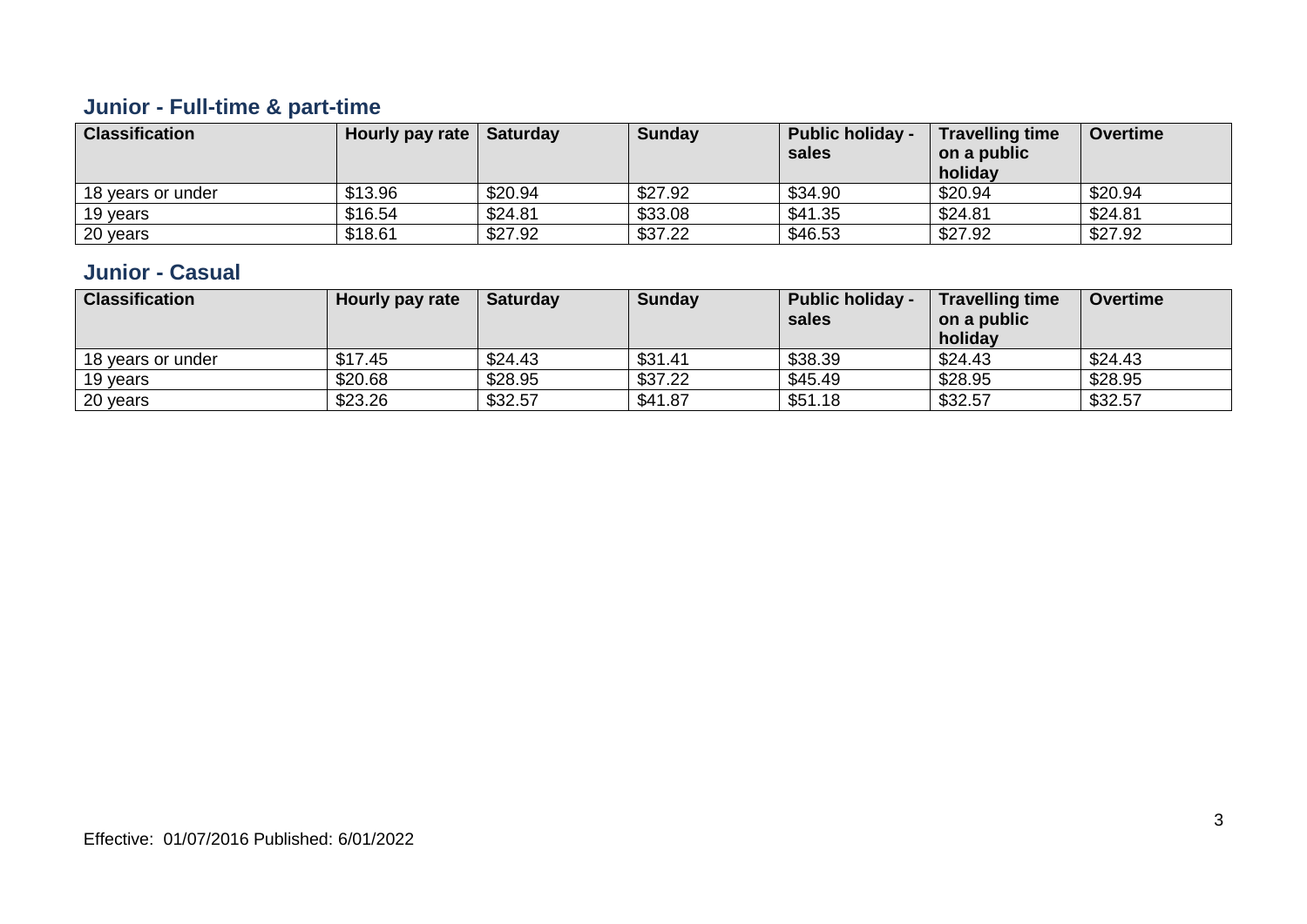## **Allowances**

| <b>Allowances</b>                                                                            | Rate                                                                                                    |
|----------------------------------------------------------------------------------------------|---------------------------------------------------------------------------------------------------------|
| Accommodation reimbursement                                                                  | reimbursement for the cost of 3 star accommodation                                                      |
| Change of address reimbursement - not casuals                                                | reimbursement for the cost of relocating personal and household items and<br>immediate dependent family |
| Entertainment expenses reimbursement                                                         | reimbursement for the cost of approved entertainment expenses                                           |
| Laundry reimbursement - more than a weekend away from usual<br>place of residence            | reimbursement for the cost of laundry expenses                                                          |
| Living away from home allowance - more than two nights away from<br>usual place of residence | \$55.72 per week                                                                                        |
| Meals reimbursement - overnight stay away from usual place of<br>residence                   | reimbursement for the cost of meals, including morning and afternoon tea                                |
| Parking fees reimbursement                                                                   | reimbursement for the cost of necessary parking fees                                                    |
| Rail and airline fares reimbursement                                                         | reimbursement for the cost of the tickets                                                               |
| Telephone and internet equipment reimbursement                                               | reimbursement for the cost of purchase, installation and rental                                         |
| Telephone usage reimbursement                                                                | reimbursement for the cost of business calls                                                            |
| Training reimbursement                                                                       | reimbursement for the cost of fees and expenses                                                         |
| Transport due to injury or illness reimbursement                                             | reimbursement for the cost of transport                                                                 |
| Vehicle allowance - motor car                                                                | \$0.78 per km                                                                                           |
| Vehicle allowance - motorcycle                                                               | \$0.26 per km                                                                                           |
| Vehicle alteration or modification reimbursement                                             | reimbursement for the cost of alterations or modifications                                              |
| Vehicle garaging reimbursement - more than two nights away from<br>usual place of residence  | reimbursement for the cost of vehicle garaging while living away from home                              |
| Weekend away from home allowance                                                             | \$44.26 per weekend                                                                                     |

#### **Disclaimer**

The Fair Work Ombudsman is committed to providing advice that you can rely on. You can find out more about accountability and what you can expect from us in our [Customer service charter](https://www.fairwork.gov.au/about-us/our-role-and-purpose/our-priorities/our-commitment-to-you#customer-service-charter) at [www.fairwork.gov.au/our-commitment-to-you.](http://www.fairwork.gov.au/our-commitment-to-you)

We take care to ensure that data in this pay guide is accurate and incorporates changes to minimum rates of pay, allowances and penalty rates in awards as soon as they come into effect.